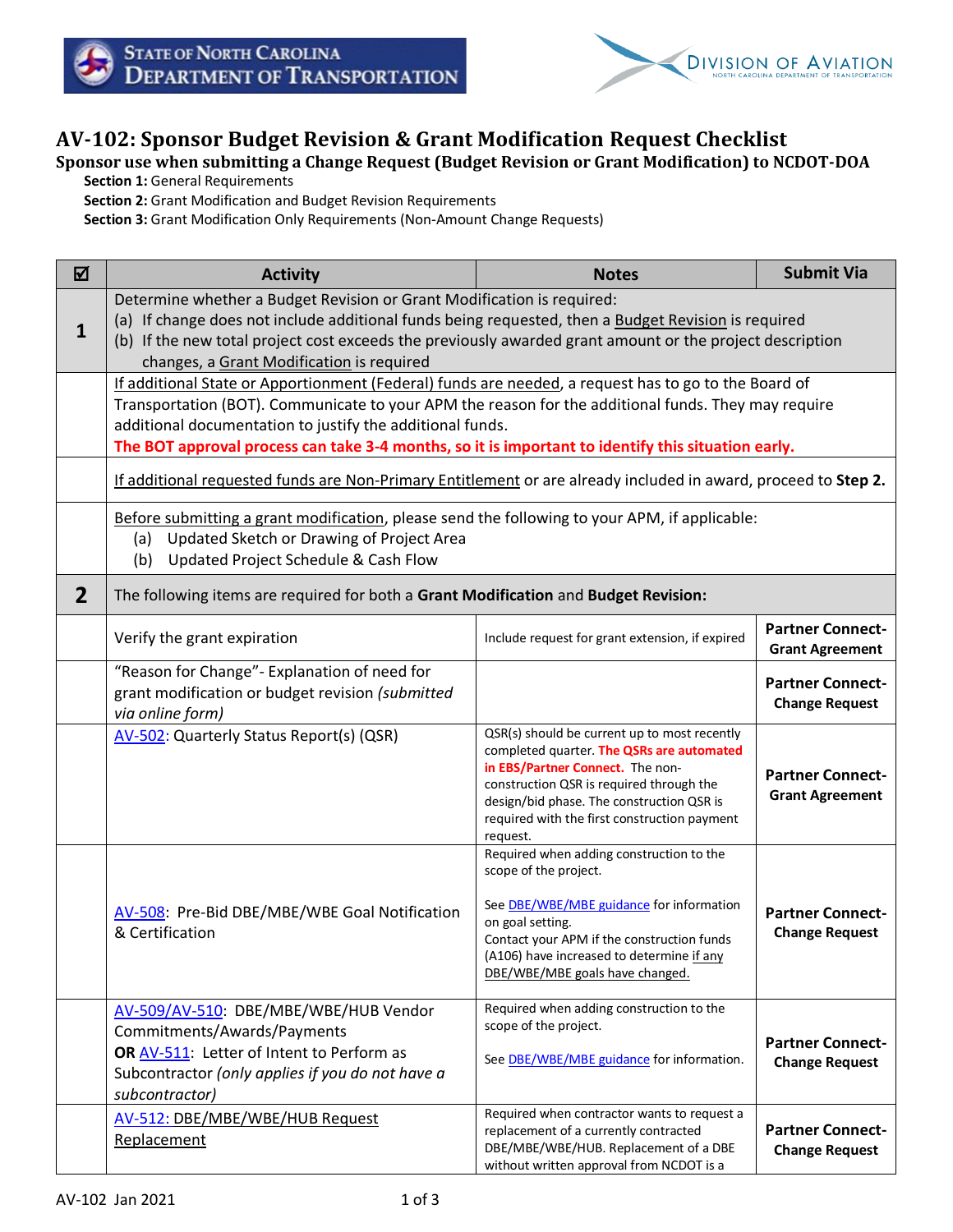

## STATE OF NORTH CAROLINA



|                         | LIMINICAT OF FRANCISCHILICA                                                                 |                                                                                           |                                                   |
|-------------------------|---------------------------------------------------------------------------------------------|-------------------------------------------------------------------------------------------|---------------------------------------------------|
| 冈                       | <b>Activity</b>                                                                             | <b>Notes</b>                                                                              | <b>Submit Via</b>                                 |
|                         |                                                                                             | violation of contract provisions and may<br>result in the Contractor being disqualified   |                                                   |
|                         |                                                                                             | from bidding for a period of up to 6 months                                               |                                                   |
|                         | Revised Project Budget and Expense Summary                                                  | Include airport name, project descriptions,                                               | <b>Partner Connect-</b>                           |
|                         |                                                                                             | WBS number, and description of expenses<br>and costs.                                     | <b>Change Request</b>                             |
|                         | Justification of A-101 expenses (if applicable)                                             | On Sponsor letterhead.                                                                    | <b>Partner Connect-</b>                           |
|                         |                                                                                             |                                                                                           | <b>Change Request</b>                             |
|                         | Work Authorization Amendment w/Proposal(s)<br>**Must be executed prior to next claim        | Agreements/Proposals including estimated<br>manhours for Subcontractor(s) are required.   |                                                   |
|                         |                                                                                             | Work Authorization Amendments are                                                         | <b>Partner Connect-</b>                           |
|                         |                                                                                             | required ONLY if there are professional<br>services. (Example: CA & RPR services with     | <b>Change Request</b>                             |
|                         |                                                                                             | construction)                                                                             |                                                   |
|                         |                                                                                             | Only applicable if construction is being added                                            |                                                   |
|                         | Construction Contract (if applicable)                                                       | to the grant. Must be executed prior to next                                              | <b>Partner Connect-</b>                           |
|                         |                                                                                             | reimbursement or advance request (claim)<br>covering those services included in the       | <b>Change Request</b>                             |
|                         |                                                                                             | modification.                                                                             |                                                   |
|                         |                                                                                             | 1. Advertisement to Bid                                                                   |                                                   |
|                         |                                                                                             | 2. Certified Bid Tab                                                                      |                                                   |
|                         | <b>Supporting documentation for Construction</b><br>(if applicable)                         | If this Change Request is based on a                                                      |                                                   |
|                         |                                                                                             | construction estimate (not contract), then the                                            | <b>Partner Connect-</b>                           |
|                         |                                                                                             | above documentation, as well as Pre-<br>Construction documentation should be              | <b>Change Request</b>                             |
|                         |                                                                                             | available when submitting the next                                                        |                                                   |
|                         |                                                                                             | reimbursement or advance request (claim) for<br>a project.                                |                                                   |
|                         | <b>Executed Construction Contract Change Order (if</b>                                      | Supporting documentation for change order                                                 |                                                   |
|                         | applicable)                                                                                 | must be submitted. Must be executed prior to                                              |                                                   |
|                         |                                                                                             | next reimbursement or advance request<br>(claim) covering those services included in the  | <b>Partner Connect-</b>                           |
|                         |                                                                                             | modification.                                                                             | <b>Change Request</b>                             |
|                         |                                                                                             |                                                                                           |                                                   |
|                         | In-Kind Summary Report (if applicable)                                                      | Please include tracking spreadsheet showing<br>deductions.                                | <b>Partner Connect-</b><br><b>Change Request</b>  |
|                         | Updated Sketch or Drawing of Project Area                                                   |                                                                                           |                                                   |
|                         | (if applicable)                                                                             |                                                                                           | <b>To APM</b>                                     |
|                         | <b>Updated Project Schedule</b>                                                             |                                                                                           |                                                   |
|                         | (if applicable)                                                                             |                                                                                           | <b>To APM</b>                                     |
|                         | Updated Cash Flow (if applicable)                                                           |                                                                                           | <b>Partner Connect-</b><br><b>Change Request</b>  |
| $\overline{\mathbf{3}}$ | The following items are required for a Grant Modification (Non-Amount Change Request) only: |                                                                                           |                                                   |
|                         | Request for grant extension                                                                 | Include specific date                                                                     | <b>Partner Connect-</b><br><b>Grant Agreement</b> |
|                         | "Reason for Change" - Explanation of need for                                               |                                                                                           | <b>Partner Connect-</b>                           |
|                         | grant modification                                                                          |                                                                                           | <b>Change Request</b>                             |
|                         | AV-502: Quarterly Status Report(s) (QSR)                                                    | QSR(s) should be current up to most recently<br>completed quarter. The QSRs are automated |                                                   |
|                         |                                                                                             | in EBS/Partner Connect. The non-                                                          | <b>Partner Connect-</b><br><b>Grant Agreement</b> |
|                         |                                                                                             | construction QSR is required through the<br>design/bid phase. The construction QSR is     |                                                   |